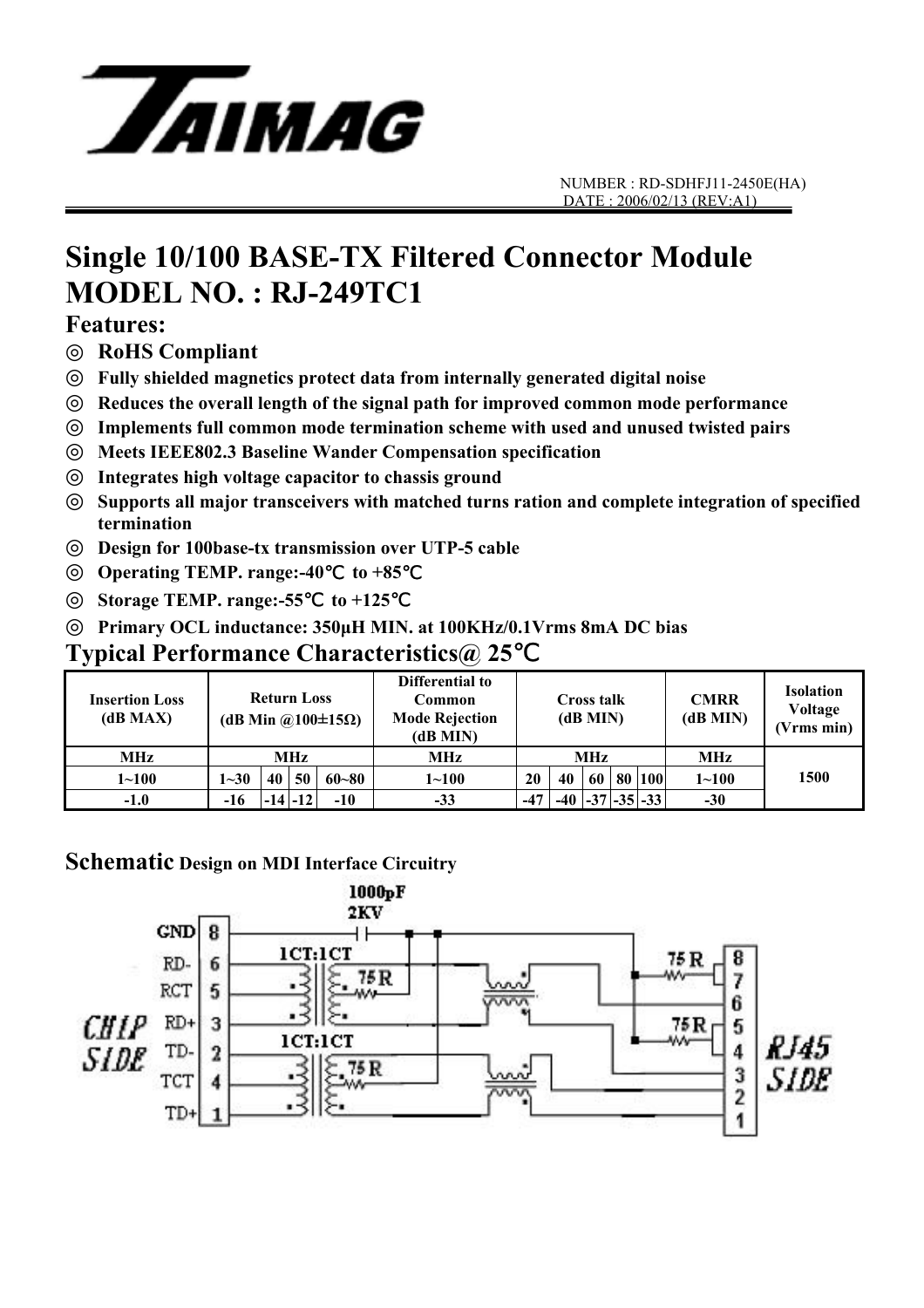

# **MODEL NO. : RJ-249TC1**

**Dimension:** mm TOLERANCE: ±0.15 (unless otherwise specified)







RECOMMENDED P.C.B LAYOUT COMPONENT SIDE OF BOARD

(**Pin 7 omitted**)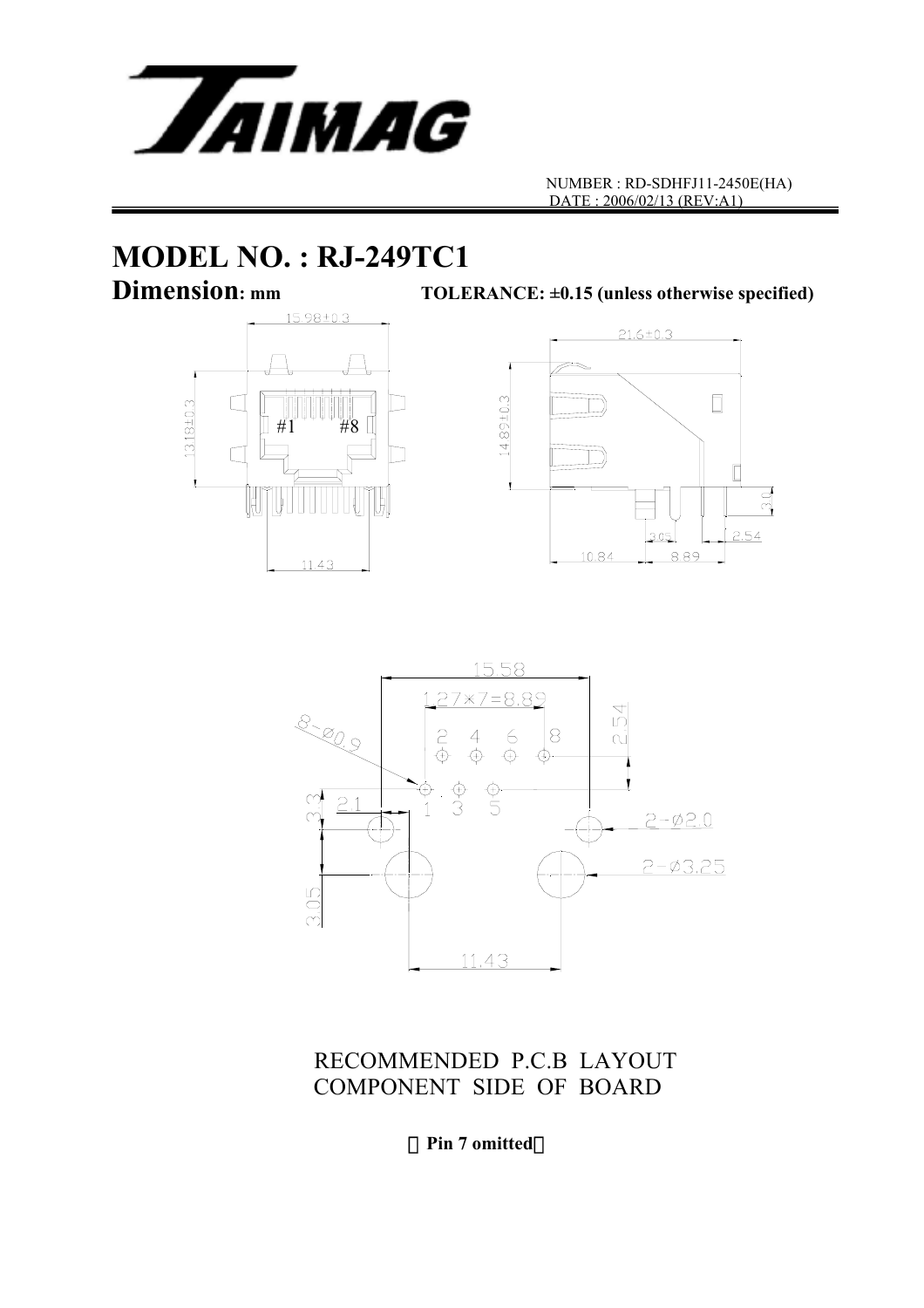

## **MODEL NO. : RJ-249TC1 Ordering Information**



### **Requirements**:

#### **1. Design and Construction**

 **Product shall be of design, construction and physical dimensions specified on applicable product drawing.** 

#### **2. Materials and Finish**

 **A. Contact:** 

 **RJ Contact : Phosphor Bronze, Thickness=0.30mm** 

 **Finish : Contact Area : 6µ"min. Gold over 50µ"min. Nickel** 

**RJ Joint Contact : Phosphor Bronze , Thickness=0.3mm** 

 **Finish : 80µ"min. Sn over 50µ"min. Nickel** 

- **B. Plastic Part :** 
	- **(1) Set Housing : Thermoplastic, PBT, Black UL FILE NO. : E107536 Manufacturer : SHIKONG SYNTHETIC FIBERS CORP. Grade : E202G30BK Flame Class : UL 94V-0**
	- **(2) Insert : Thermoplastic, PBT, Black UL FILE NO. : E107536 Manufacturer : SHIKONG SYNTHETIC FIBERS CORP. Grade : E202G30BK Flame Class : UL 94V-0**
	- **(3) Spacer : Thermoplastic, PBT, Black UL FILE NO. : E107536 Manufacturer : SHIKONG SYNTHETIC FIBERS CORP. Grade : E202G30BK Flame Class : UL 94V-0**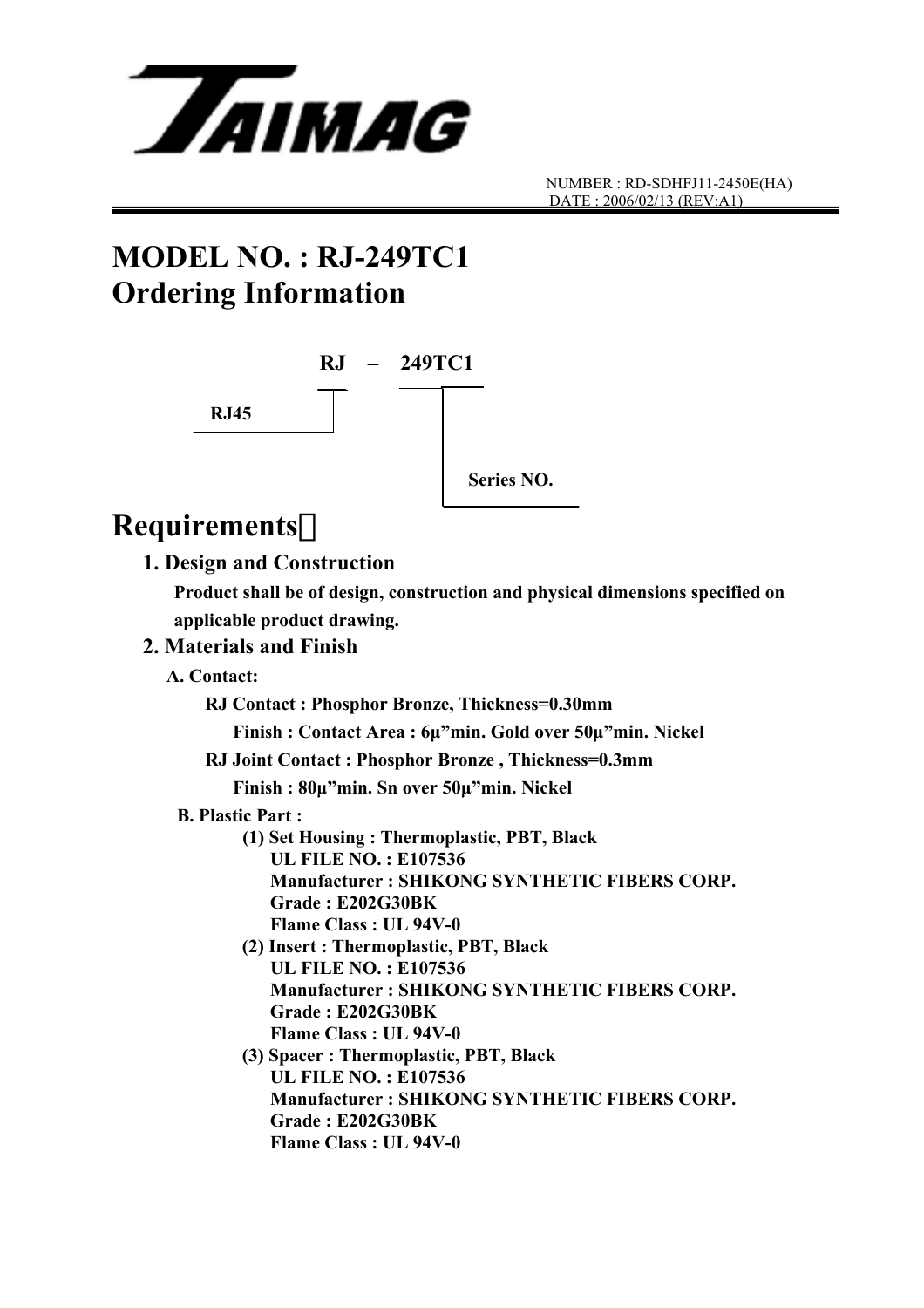

### **MODEL NO. : RJ-249TC1**

#### **C. Shield Material :**

 **Cartridge t=0.25mm 10**μ**"-20**μ**" Thick Nickel over Brass.** 

#### **3. Ratings**

(1) Voltage rating : 125 VAC

(2) Current rating : 1.5A

#### **Durability :**

- (1)1000 cycles with no function damage for RJ-45 . Abnormalities shall be present after the test.
- (2)Low Level Contact Resistance : ∆R=30mΩ maximum (final)
- (3)The sample should be mounted in the tester and fully mated and unmated 500 times per hour at the rate of 25mm/min.EIA-364-09C.